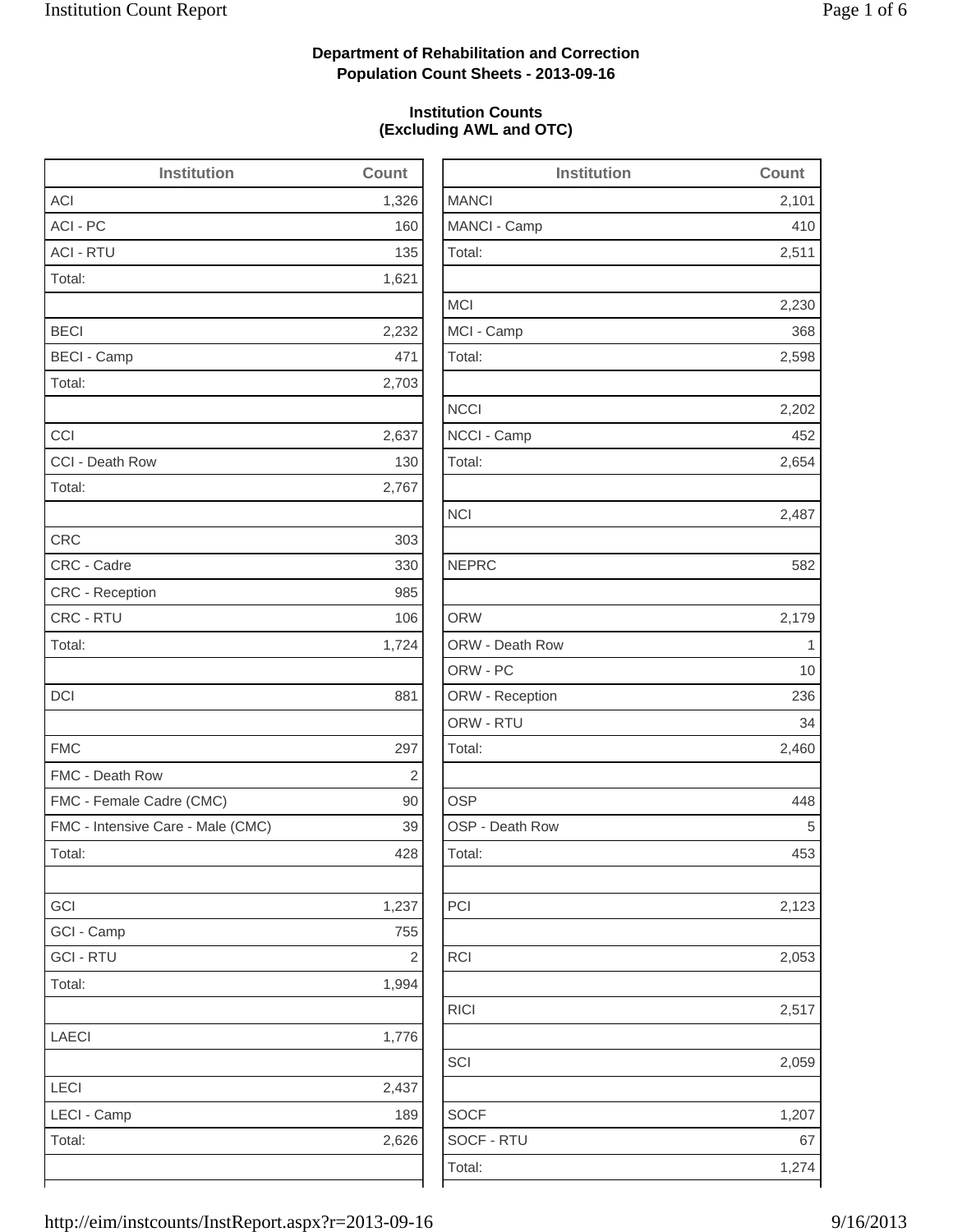### Institution Count Report Page 2 of 6

| LOCI                     | 2,276 |
|--------------------------|-------|
|                          |       |
| <b>LORCI</b>             | 60    |
| LORCI - Cadre            | 222   |
| <b>LORCI - Reception</b> | 1,009 |
| Total:                   | 1,291 |
|                          |       |
| <b>MACI</b>              | 964   |
| MACI - Minimum           | 1,334 |
| MACI - Youth             | 35    |
| Total:                   | 2,333 |

|                  | <b>Total Population:</b> | 50,394 |
|------------------|--------------------------|--------|
|                  |                          |        |
| Total:           |                          | 1,422  |
| <b>WCI - RTU</b> |                          | 50     |
| <b>WCI</b>       |                          | 1,372  |
|                  |                          |        |
| <b>TOCI</b>      |                          | 1,271  |
|                  |                          |        |
| Total:           |                          | 1,510  |
| TCI - Camp       |                          | 430    |
| <b>TCI</b>       |                          | 1,080  |

\* The Total Population includes 37 Offenders with Reason Codes 30 & 31. \*\* The Total Population includes 24 Offenders with Reason Code 0A.

#### **Male Population by Security Level (Include AWL and Exclude OTC)**

| <b>Security Level</b>  |                   | <b>Body</b> | <b>AWL</b>     | $(-OTC)$ | Total  |
|------------------------|-------------------|-------------|----------------|----------|--------|
| Total Level 5          |                   | 116         | $\overline{2}$ | 2        | 116    |
| <b>Total Level 4</b>   |                   | 1,835       | 13             |          | 1,841  |
| Total Level 3          |                   | 11.829      | 154            | 115      | 11,868 |
| Total Level 2          |                   | 17,279      | 219            | 131      | 17,367 |
| Total Level 1          |                   | 15,109      | 191            | 100      | 15,200 |
| <b>Total Death Row</b> |                   | 138         | $\overline{2}$ | 2        | 138    |
|                        | <b>Total Male</b> | 46,306      | 581            | 357      | 46,530 |

#### **Female Population by Institution (Include AWL and Exclude OTC)**

| $(1.01840)$ $(1.116)$ $(2.01840)$ $(3.01)$ |             |                |          |        |  |
|--------------------------------------------|-------------|----------------|----------|--------|--|
| Institution                                | <b>Body</b> | <b>AWL</b>     | $(-OTC)$ | Total  |  |
| <b>DCI</b>                                 | 881         | 10             | 3        | 888    |  |
| <b>FMC</b>                                 | 7           | $\overline{2}$ | 0        | 9      |  |
| FMC - Female Cadre (CMC)                   | 90          | 3              | 0        | 93     |  |
| <b>NEPRC</b>                               | 582         | 17             | 8        | 591    |  |
| <b>ORW</b>                                 | 2,179       | 45             | 24       | 2,200  |  |
| <b>ORW - Death Row</b>                     |             | 0              | 0        |        |  |
| ORW - PC                                   | 10          | $\mathbf 0$    | 0        | 10     |  |
| ORW - Reception                            | 236         | $\mathbf 0$    | 0        | 236    |  |
| ORW - RTU                                  | 34          | $\overline{0}$ | $\Omega$ | 34     |  |
| <b>Total Female</b>                        | 4,020       | 77             | 35       | 4,062  |  |
| <b>Total Population:</b>                   | 50,326      | 658            | 392      | 50,592 |  |

#### **Male Population by Institution: Security Level 5 (Include AWL and Exclude OTC)**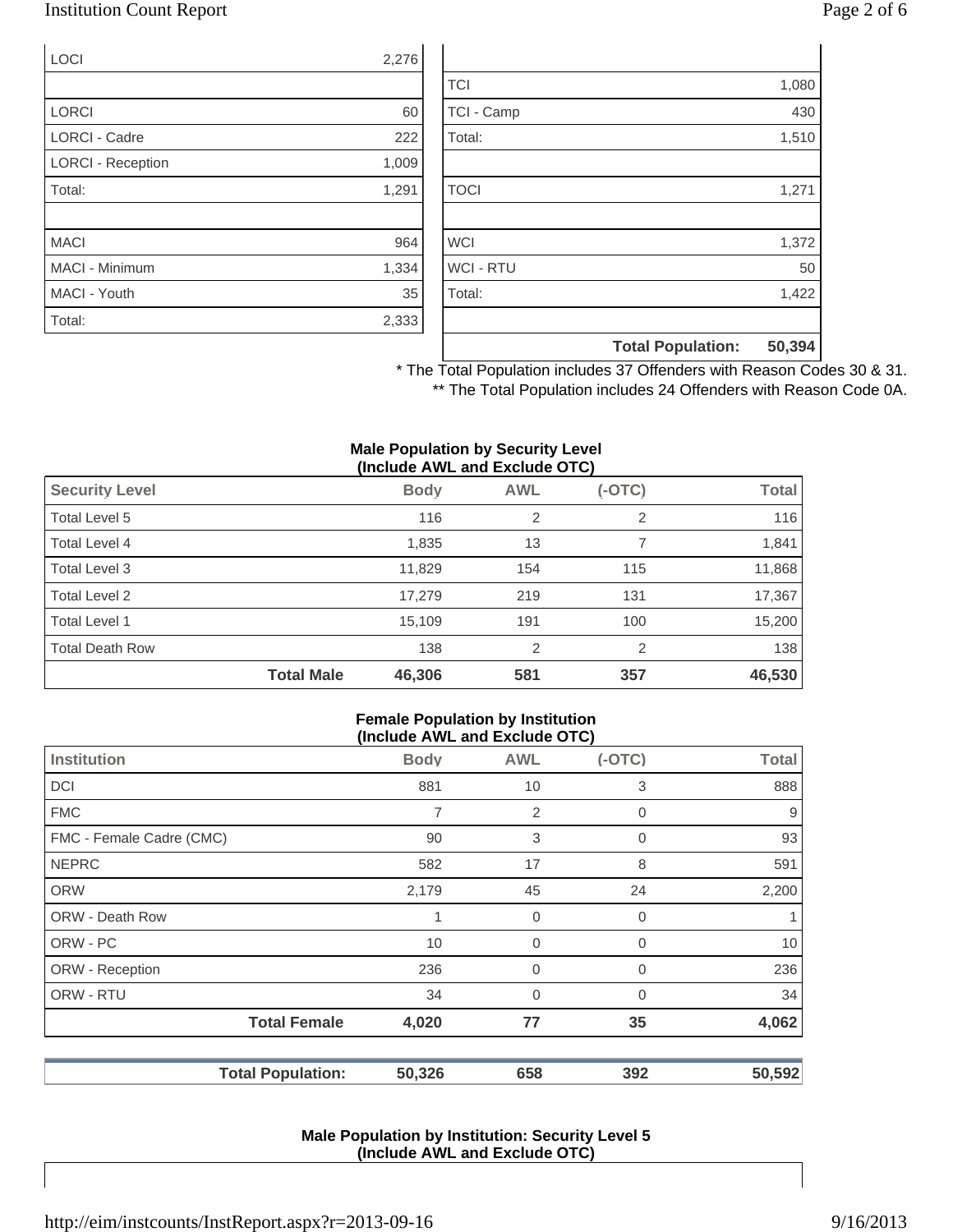# Institution Count Report Page 3 of 6

| Institution              |                      | <b>Body</b> | <b>AWL</b> | $(-OTC)$ | Total |
|--------------------------|----------------------|-------------|------------|----------|-------|
| <b>LORCI - Reception</b> |                      |             |            |          |       |
| <b>OSP</b>               |                      | 115         |            |          | 115   |
| <b>TOCI</b>              |                      |             |            |          |       |
|                          | <b>Total Level 5</b> | 116         |            |          | 116   |

### **Male Population by Institution: Security Level 4 (Include AWL and Exclude OTC)**

| <b>Institution</b>       | .                    | <b>Body</b>    | -- - - - ,<br><b>AWL</b> | $(-OTC)$         | <b>Total</b>   |
|--------------------------|----------------------|----------------|--------------------------|------------------|----------------|
| ACI - PC                 |                      | $\overline{7}$ | $\mathbf 0$              | $\boldsymbol{0}$ | $\overline{7}$ |
| CRC                      |                      | $\overline{2}$ | $\mathbf 0$              | $\,0\,$          | $\overline{2}$ |
| CRC - RTU                |                      | $\overline{4}$ | $\mathbf 0$              | $\,0\,$          | $\overline{4}$ |
| LECI                     |                      | 27             | $\mathbf 0$              | $\,0\,$          | 27             |
| LORCI                    |                      | $\sqrt{3}$     | $\mathbf{1}$             | $\boldsymbol{0}$ | $\overline{4}$ |
| LORCI - Cadre            |                      | 1              | $\mathbf 0$              | $\mathbf 0$      | 1              |
| <b>LORCI - Reception</b> |                      | $\overline{2}$ | 1                        | 1                | $\mathbf{2}$   |
| <b>MANCI</b>             |                      | 65             | $\mathbf{1}$             | $\boldsymbol{0}$ | 66             |
| MCI                      |                      | $\sqrt{3}$     | $\mathbf 0$              | $\mathbf 0$      | 3              |
| <b>NCCI</b>              |                      | $\overline{2}$ | $\mathbf 0$              | $\mathbf 0$      | $\mathbf{2}$   |
| OSP                      |                      | 333            | $\sqrt{2}$               | 1                | 334            |
| <b>RCI</b>               |                      | $9\,$          | $\,$ 3 $\,$              | $\mathbf 0$      | 12             |
| SOCF                     |                      | 1,090          | 4                        | $\overline{4}$   | 1,090          |
| SOCF - RTU               |                      | 62             | $\overline{0}$           | $\mathbf{0}$     | 62             |
| <b>TCI</b>               |                      | 6              | $\overline{0}$           | $\boldsymbol{0}$ | 6              |
| <b>TOCI</b>              |                      | 211            | $\mathbf 0$              | $\boldsymbol{0}$ | 211            |
| <b>WCI</b>               |                      | $\overline{4}$ | $\mathbf{1}$             | 1                | $\overline{4}$ |
| WCI - RTU                |                      | $\overline{4}$ | $\boldsymbol{0}$         | 0                | 4              |
|                          | <b>Total Level 4</b> | 1,835          | 13                       | 7                | 1,841          |

### **Male Population by Institution: Security Level 3 (Include AWL and Exclude OTC)**

| $(1101440)$ and the thoration of $\sigma$ |             |                |                |              |  |
|-------------------------------------------|-------------|----------------|----------------|--------------|--|
| Institution                               | <b>Body</b> | <b>AWL</b>     | $(-OTC)$       | <b>Total</b> |  |
| <b>ACI</b>                                | 27          |                | 0              | 28           |  |
| ACI - PC                                  | 76          | 0              | $\mathbf 0$    | 76           |  |
| <b>BECI</b>                               | 15          | $\mathbf 0$    | $\mathbf 0$    | 15           |  |
| CCI                                       | 7           | $\mathbf 0$    | $\overline{0}$ |              |  |
| CRC                                       | 107         | 14             | 14             | 107          |  |
| CRC - Cadre                               | 239         | $\mathbf 0$    | $\mathbf 0$    | 239          |  |
| CRC - Reception                           | 702         | 13             | 11             | 704          |  |
| CRC - RTU                                 | 87          | $\Omega$       | $\Omega$       | 87           |  |
| <b>FMC</b>                                | 14          | $\overline{0}$ | $\overline{0}$ | 14           |  |
| FMC - Intensive Care - Male (CMC)         | 6           | $\mathbf 0$    | $\overline{0}$ | 6            |  |
| GCI                                       |             | 0              | $\Omega$       |              |  |
|                                           |             |                |                |              |  |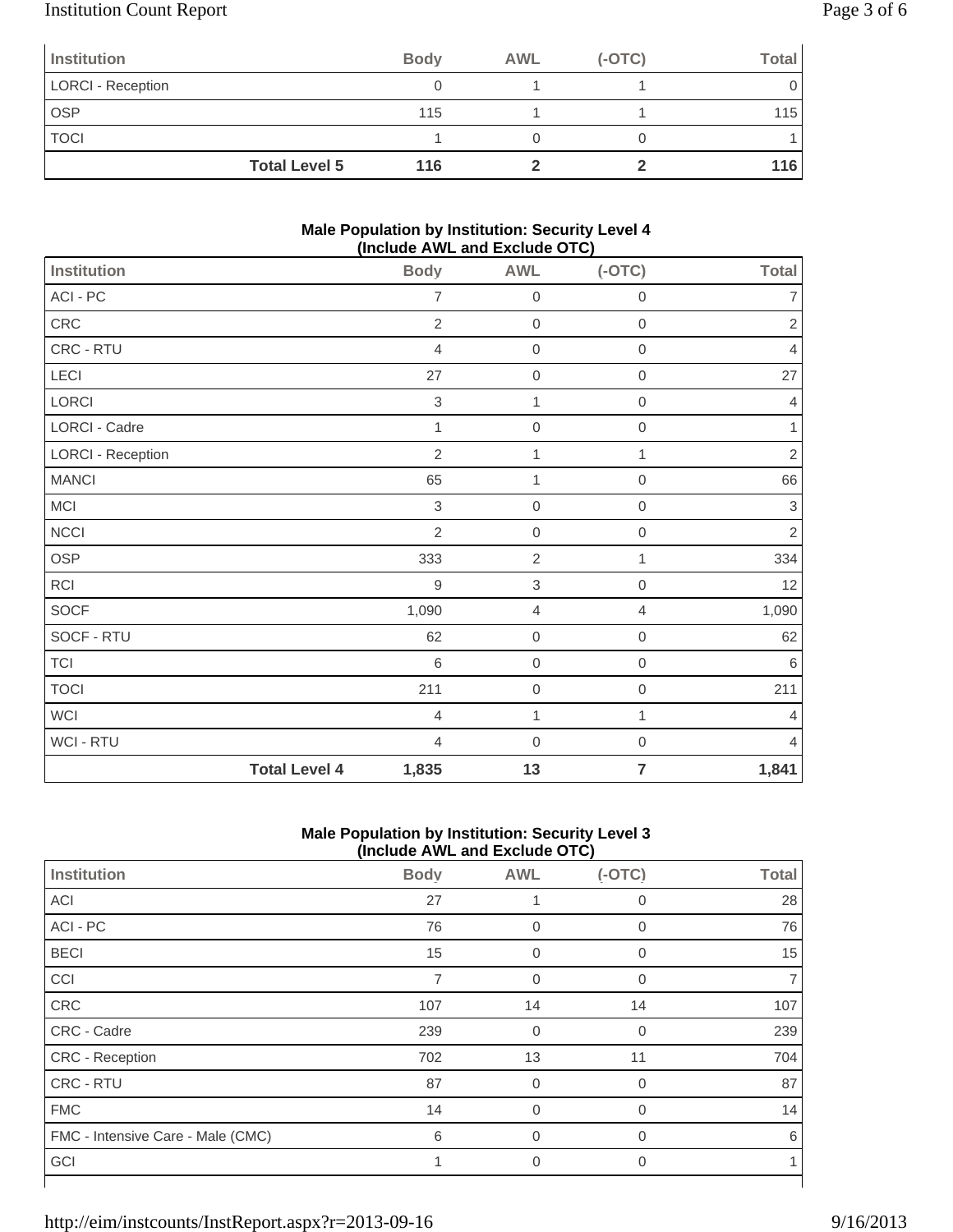# Institution Count Report Page 4 of 6

| <b>LAECI</b>             |                      | 21             | $\mathbf 0$      | $\mathbf 0$         | 21             |
|--------------------------|----------------------|----------------|------------------|---------------------|----------------|
| LECI                     |                      | 2,304          | 20               | 16                  | 2,308          |
| LOCI                     |                      | $\overline{4}$ | $\mathbf 0$      | $\mathbf 0$         | 4              |
| LORCI                    |                      | 22             | 14               | 11                  | 25             |
| <b>LORCI - Cadre</b>     |                      | 209            | $\boldsymbol{0}$ | $\mathbf 0$         | 209            |
| <b>LORCI - Reception</b> |                      | 441            | 5                | $\mathfrak{S}$      | 443            |
| <b>MACI</b>              |                      | $\overline{7}$ | $\mathbf{1}$     | $\mathbf{1}$        | $\overline{7}$ |
| MACI - Youth             |                      | 12             | $\mathbf 0$      | $\mathbf 0$         | 12             |
| <b>MANCI</b>             |                      | 1,960          | 18               | 14                  | 1,964          |
| <b>MCI</b>               |                      | 5              | $\mbox{O}$       | $\mathbf 0$         | $\,$ 5 $\,$    |
| <b>NCCI</b>              |                      | 14             | $\mathbf{1}$     | $\mathbf{1}$        | 14             |
| <b>NCI</b>               |                      | 15             | $\mbox{O}$       | $\mathsf{O}\xspace$ | 15             |
| PCI                      |                      | 58             | 3                | $\mathbf 0$         | 61             |
| <b>RCI</b>               |                      | 2,018          | 31               | 18                  | 2,031          |
| <b>RICI</b>              |                      | 19             | $\boldsymbol{0}$ | $\mbox{O}$          | 19             |
| SCI                      |                      | $\mathbf{1}$   | $\mathbf 0$      | $\mathbf 0$         | $\mathbf{1}$   |
| <b>SOCF</b>              |                      | 117            | $\mathbf 0$      | $\mathsf{O}\xspace$ | 117            |
| SOCF - RTU               |                      | 5              | $\mathbf 0$      | $\mathbf 0$         | $\sqrt{5}$     |
| <b>TCI</b>               |                      | 941            | 12               | $\,8\,$             | 945            |
| TCI - Camp               |                      | $\mathbf{1}$   | $\mathbf 0$      | $\mathbf 0$         | 1              |
| <b>TOCI</b>              |                      | 1,018          | $\,$ 6 $\,$      | $\,$ 5 $\,$         | 1,019          |
| <b>WCI</b>               |                      | 1,310          | 15               | 13                  | 1,312          |
| WCI - RTU                |                      | 46             | $\mathbf 0$      | $\mathbf 0$         | 46             |
|                          | <b>Total Level 3</b> | 11,829         | 154              | 115                 | 11,868         |

### **Male Population by Institution: Security Level 2 (Include AWL and Exclude OTC)**

|                                   | .           |                           |                     |              |
|-----------------------------------|-------------|---------------------------|---------------------|--------------|
| <b>Institution</b>                | <b>Body</b> | <b>AWL</b>                | $(-OTC)$            | <b>Total</b> |
| ACI                               | 576         | $\ensuremath{\mathsf{3}}$ | 1                   | 578          |
| ACI - PC                          | 54          | $\boldsymbol{0}$          | $\boldsymbol{0}$    | 54           |
| <b>ACI - RTU</b>                  | 86          | $\boldsymbol{0}$          | $\boldsymbol{0}$    | 86           |
| <b>BECI</b>                       | 1,526       | 18                        | 12                  | 1,532        |
| CCI                               | 1,850       | 12                        | $\boldsymbol{9}$    | 1,853        |
| CRC                               | 82          | 1                         | 1                   | 82           |
| CRC - Cadre                       | 74          | $\boldsymbol{0}$          | $\mathsf{O}\xspace$ | 74           |
| CRC - Reception                   | 143         | $\overline{4}$            | 1                   | 146          |
| CRC - RTU                         | 10          | $\boldsymbol{0}$          | 0                   | 10           |
| <b>FMC</b>                        | 18          | $\mathbf 0$               | 0                   | 18           |
| FMC - Intensive Care - Male (CMC) | 20          | $\boldsymbol{0}$          | $\overline{0}$      | 20           |
| GCI                               | 775         | $\,6$                     | 4                   | 777          |
| <b>LAECI</b>                      | 1,443       | 23                        | 17                  | 1,449        |
| LECI                              | 99          | 1                         | 1                   | 99           |
| LOCI                              | 1,242       | 13                        | 11                  | 1,244        |
|                                   |             |                           |                     |              |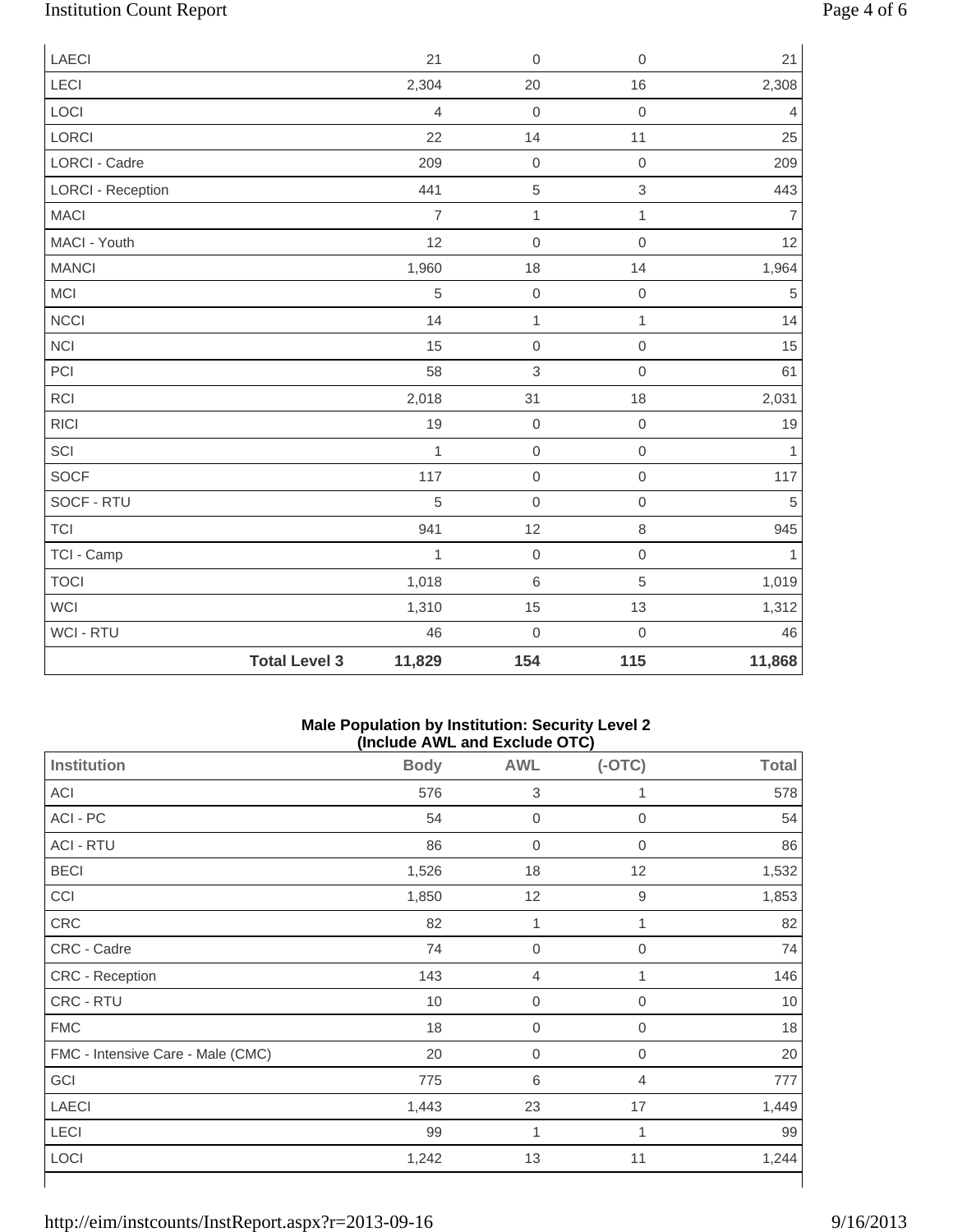# Institution Count Report Page 5 of 6

| LORCI                    |                      | 18     | 6              | 5                | 19     |
|--------------------------|----------------------|--------|----------------|------------------|--------|
| LORCI - Cadre            |                      | 12     | $\mathbf 0$    | $\mathbf 0$      | 12     |
| <b>LORCI - Reception</b> |                      | 267    | $\,$ 3 $\,$    | 3                | 267    |
| <b>MACI</b>              |                      | 957    | $\mathbf 0$    | $\boldsymbol{0}$ | 957    |
| MACI - Youth             |                      | 23     | $\mathbf 0$    | $\mathbf 0$      | 23     |
| <b>MANCI</b>             |                      | 58     | $\overline{c}$ | $\overline{2}$   | 58     |
| MCI                      |                      | 1,797  | 15             | 13               | 1,799  |
| MCI - Camp               |                      | 1      | $\mathbf 0$    | $\mathbf 0$      |        |
| <b>NCCI</b>              |                      | 1,436  | 27             | 12               | 1,451  |
| NCI                      |                      | 1,913  | 28             | 15               | 1,926  |
| PCI                      |                      | 835    | 17             | $\,$ 5 $\,$      | 847    |
| RCI                      |                      | 26     | 1              | 1                | 26     |
| <b>RICI</b>              |                      | 653    | $\overline{2}$ | 1                | 654    |
| SCI                      |                      | 1,097  | 36             | 16               | 1,117  |
| <b>TCI</b>               |                      | 89     | 1              | 1                | 89     |
| <b>TOCI</b>              |                      | 41     | $\mathbf 0$    | $\boldsymbol{0}$ | 41     |
| <b>WCI</b>               |                      | 58     | $\mathbf 0$    | $\mathbf 0$      | 58     |
|                          | <b>Total Level 2</b> | 17,279 | 219            | 131              | 17,367 |

### **Male Population by Institution: Security Level 1 (Include AWL and Exclude OTC)**

| <b>Institution</b>                | <b>Body</b> | <b>AWL</b>     | $(-OTC)$            | <b>Total</b> |
|-----------------------------------|-------------|----------------|---------------------|--------------|
| ACI                               | 576         | $\,$ 3 $\,$    | 1                   | 578          |
| ACI - PC                          | 54          | $\mathbf 0$    | $\boldsymbol{0}$    | 54           |
| <b>ACI - RTU</b>                  | 86          | $\mathbf 0$    | $\mathbf 0$         | 86           |
| <b>BECI</b>                       | 1,526       | 18             | 12                  | 1,532        |
| CCI                               | 1,850       | 12             | $\boldsymbol{9}$    | 1,853        |
| CRC                               | 82          | $\mathbf 1$    | $\mathbf{1}$        | 82           |
| CRC - Cadre                       | 74          | $\mathbf 0$    | $\mbox{O}$          | 74           |
| CRC - Reception                   | 143         | $\overline{4}$ | $\mathbf{1}$        | 146          |
| CRC - RTU                         | 10          | $\mbox{O}$     | $\mathbf 0$         | 10           |
| <b>FMC</b>                        | 18          | $\mathbf 0$    | $\mathbf 0$         | 18           |
| FMC - Intensive Care - Male (CMC) | 20          | $\mbox{O}$     | $\mathbf 0$         | 20           |
| GCI                               | 775         | $\,$ 6         | $\overline{4}$      | 777          |
| <b>LAECI</b>                      | 1,443       | 23             | 17                  | 1,449        |
| LECI                              | 99          | $\mathbf{1}$   | 1                   | 99           |
| LOCI                              | 1,242       | 13             | 11                  | 1,244        |
| LORCI                             | 18          | $\,6$          | 5                   | 19           |
| LORCI - Cadre                     | 12          | $\mathbf 0$    | $\mathsf{O}\xspace$ | 12           |
| <b>LORCI - Reception</b>          | 267         | $\,$ 3 $\,$    | $\,$ 3 $\,$         | 267          |
| <b>MACI</b>                       | 957         | $\mathbf 0$    | $\mathbf 0$         | 957          |
| MACI - Youth                      | 23          | $\mbox{O}$     | $\,0\,$             | 23           |
| <b>MANCI</b>                      | 58          | $\sqrt{2}$     | $\mathbf 2$         | 58           |